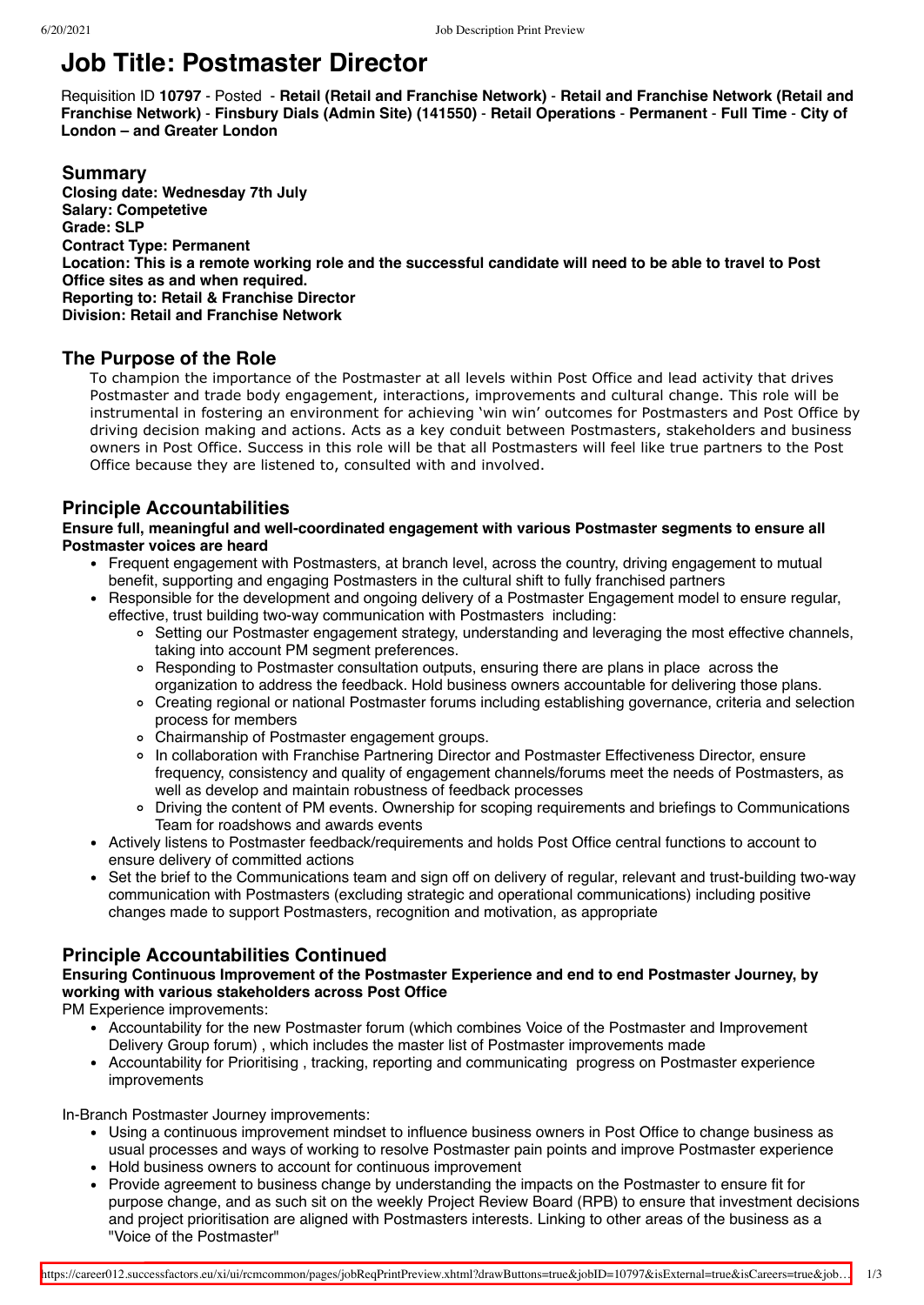Adopting the Post Office process improvement mindset and methodology, facilitate the agreement of process improvement prioritisation and sponsor change programmes to improve postmaster journeys,assuming accountability in the absence of appropriate business ownership to safeguard the delivery of actions

**Manage Interested Stakeholder Relationships as the main conduit for all types of Postmasters**

- External Stakeholders, such as the NFSP and other independent Trade Bodies
	- Acts as an Ambassador for the Post office brand, maintaining an external professional network beneficial to facilitate business growth
	- Stakeholder management with the National Federation of Sub Postmasters (NFSP) including being responsible for reviewing and recommending approval of the NFSP Grant Agreement and associated Annual Plan, Grant Projects and associated budgets. Hold NFSP to account for delivery of the annual plan.
	- Internal Stakeholders, such as the Board Non-Executive Directors, Project Review Board and others.
		- A brand ambassador for Post Office and the voice of the Postmaster within Post Office. Keeping Postmasters within the consciousness of the organisation through strong leadership, influencing, strategic and people management skills to drive postmaster-centricity effectively across all levels within Post Office and amongst Postmasters.
		- $\circ$ Supporting internal cultural change initiatives to drive Postmaster led behaviors
	- Our Shareholder & Representative: Department for Business, Energy & Industrial Strategy (BEIS) and UK Government Investments (UKGI)
		- Act as the main point of contact in Post Office for all matters relating to Postmasters for BEIS/UKGI e.g. provides Postmaster updates for quarterly shareholder meeting or Minister briefings etc

#### **Other**

• Coach, mentor, and develop staff, including overseeing new employee on-boarding and providing career development planning and opportunities.

• Empower employees to take responsibility for their jobs and goals. Delegate responsibility and expect accountability and regular feedback.

## **Qualifications, Experience & Skills**

• Minimum of 18 months experience in the role as a Postmaster, in the last 3 years

Personal experience of either working in a franchise business (as franchisee or franchisor); running own business and/or experience of Convenience sector

• Preferred at least two years' experience of working in a management or head office role in organisations outside PO (preferably in a corporate setting

- Experience of delivering successful outcomes and effective engagement and influence of stakeholders
- Credible and able to demonstrate strong understanding and engagement with Postmasters

• Strong ability to communicate confidently and challenge others, even if more senior, if they do not believe an action or decision is in the best interests of Postmasters. This will require role holder to have gravitas and presence while understanding corporate matrix organisation navigation

• Highly developed relationship management skills with the ability to build and sustain collaborative working relationships both internally and externally

Political and commercial awareness

• A high degree of customer orientation in decision-making, coupled with analytical and strategic decision making & problem-solving skills

• A real ability to forge chemistry with the Postmaster community – and in turn have the ability to be the voice for them on a large scale both regionally and nationally

- Resilient and robust but a forward-thinking attitude
- Very strong communication skills
- Real team player with skilful stakeholder management and engagement
- Accuracy, with attention to detail
- Integrity and trust
- Engaging and personable with strong emotional intelligence
- Grounded and Empathetic

## **About Post Office**

The Post Office has thrived at the heart of high streets and local communities across the UK for over 370 years. As one of the country's most trusted brands, we take our commitment to providing essential services to customers across the UK very seriously. We're the UK's largest retail network, as well as the largest financial services provider in the UK, with over 11,600 branches nationwide – more than all of the UK's banks and building societies put together.

We know that the best way to provide a great service for customers is to evolve our business and adapt to their changing needs. That's why we have a range of over 170 products and services, from personal financial services like banking, insurance, payments and travel money, to telecoms and, of course, mails. And we're improving our online and in store experience for customers. We know that our customers never stop changing, so neither will we.

#### **Securing the future Post Office's future:**

We are working hard to ensure that the next chapter of the Post Office's history is a bright one. We are the current guardians of an iconic business and we want to hand over a thriving network of branches which can continue to provide